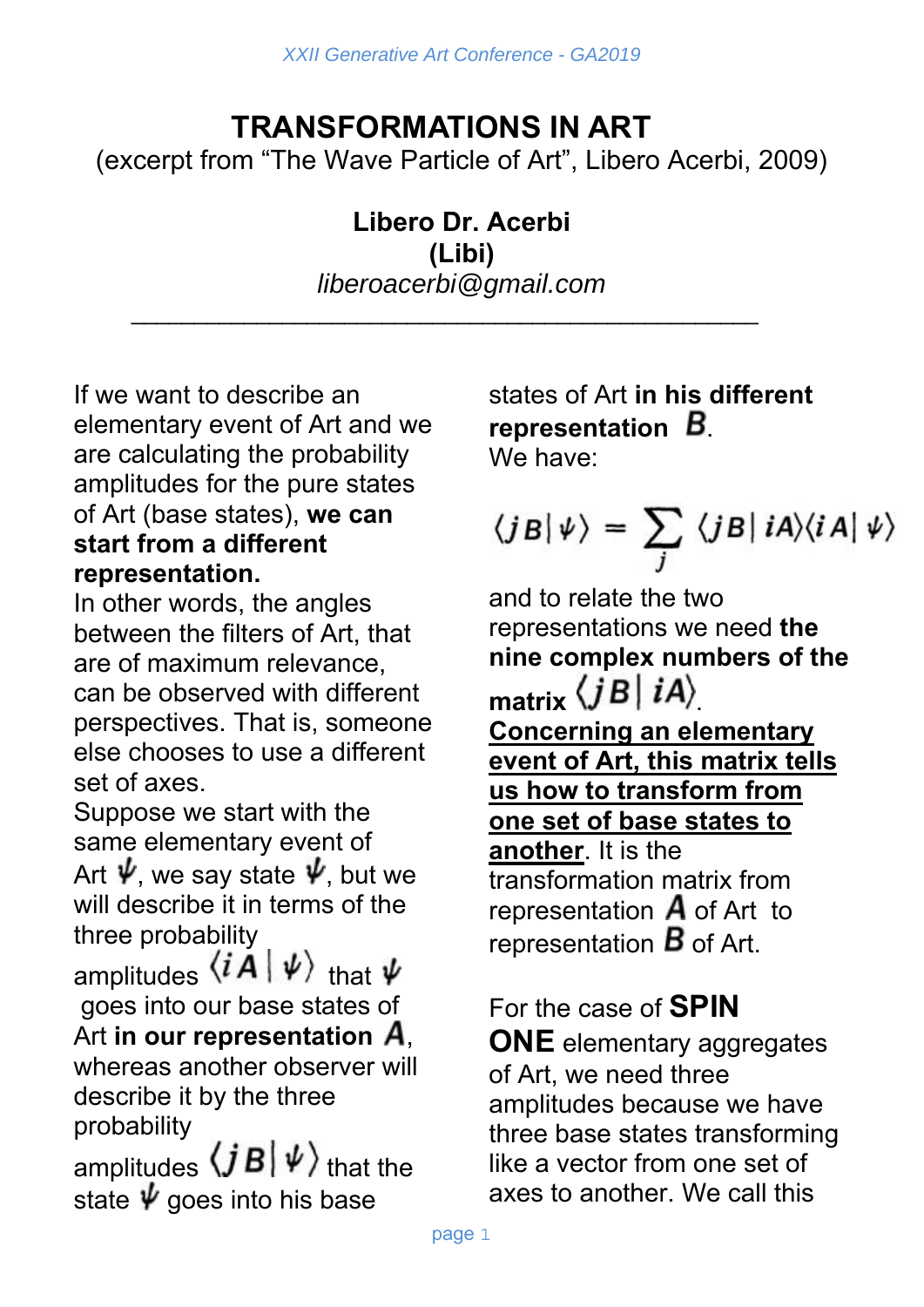vector: **vector of an elementary transformation of Art**. **FIRST CASE:**



The two representations have the same  $\mathcal Y$  axis, along which the Artons move, but representation  $\bm{B}$  is rotated about the common  $\mathcal Y$  axis by the angle  $\alpha$ .

To transform from the set of coordinates  $x, y, z$  of representation of Art (or apparatus of Art)  $\bm{A}$  to the  $\bm{x'}$  $, y'$ ,  $z'$  coordinates of the representation  $\bm{B}$  we have this relation:

 $x' = x \cos \alpha - z \sin \alpha, y'$ 

Then, in this first case, the transformation amplitudes are:

$$
\langle +B | +A \rangle = \frac{1}{2}(1 + \cos \alpha)
$$
  
\n
$$
\langle 0|B | +A \rangle = -\frac{1}{\sqrt{2}}\sin \alpha
$$
  
\n
$$
\langle -B | +A \rangle = \frac{1}{2}(1 - \cos \alpha)
$$
  
\n
$$
\langle +B | 0A \rangle = +\frac{1}{\sqrt{2}}\sin \alpha
$$
  
\n
$$
\langle 0|B | 0A \rangle = \cos \alpha
$$
  
\n
$$
\langle -B | 0A \rangle = -\frac{1}{\sqrt{2}}\sin \alpha
$$
  
\n
$$
\langle +B | -A \rangle = \frac{1}{2}(1 - \cos \alpha)
$$
  
\n
$$
\langle 0|B | -A \rangle = +\frac{1}{\sqrt{2}}\sin \alpha
$$
  
\n
$$
\langle -B | -A \rangle = \frac{1}{2}(1 + \cos \alpha)
$$

## **SECOND CASE:**

The two representations of Art have the same  $\overline{z}$ -axis but are rotated around the  $\overline{z}$ -axis by

the angle  $\beta$ Then the transformation amplitudes are just three (Artons do not move along  $Z$ axis):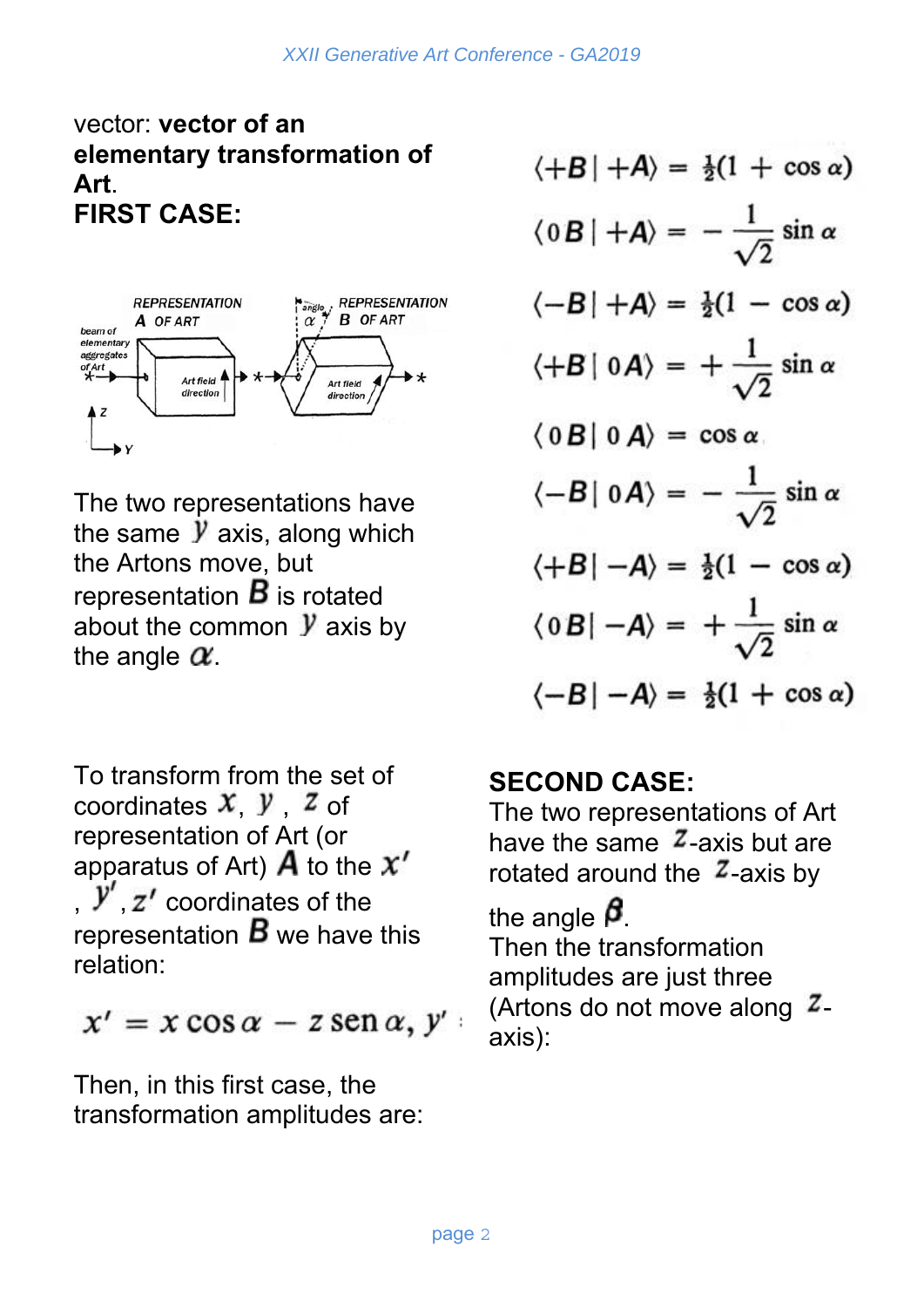$$
\langle +B | +A \rangle = e^{+i\beta}
$$
  
\n
$$
\langle 0 B | 0 A \rangle = 1
$$
  
\n
$$
\langle -B | -A \rangle = e^{-i\beta}
$$
  
\nall other amplitudes = 0

### **NOTE THAT ANY ROTATION**

**OF** WHATEVER CAN BE MADE UP OF THE TWO ROTATIONS (AND TRANSFORMATION AMPLITUDES) DESCRIBED.

#### We consider an **apparatus of Art**

# **filtering a beam of SPIN ONE-HALF elementary**

**aggregates of Art**. This beam, entering at the left, would be split into two beams (there were three beams for spin one). There is no zero state.



Suppose to make an experiment of Art adding a third filtering apparatus of Art:



Now what is the  $A \rightarrow B \rightarrow C$  transformation of Art? We have a double transformation:

$$
Z_k^* = \sum_i \sum_j R_{kj}^{CB} R_{ji}^{BA} Z_i
$$

where:

 $k =$  the probability amplitudes to be in the base states  $\boldsymbol{k}$  of representation  **of** Art.

 $=$  the probability amplitudes to find any state of Art in every one of the base states  $\boldsymbol{i}$  of a base system (representation)  $\overline{A}$  of Art. ΒA  $tji =$  the transformation (rotation) matrix from

representation A of Art to representation  $\bm{B}$  of Art.